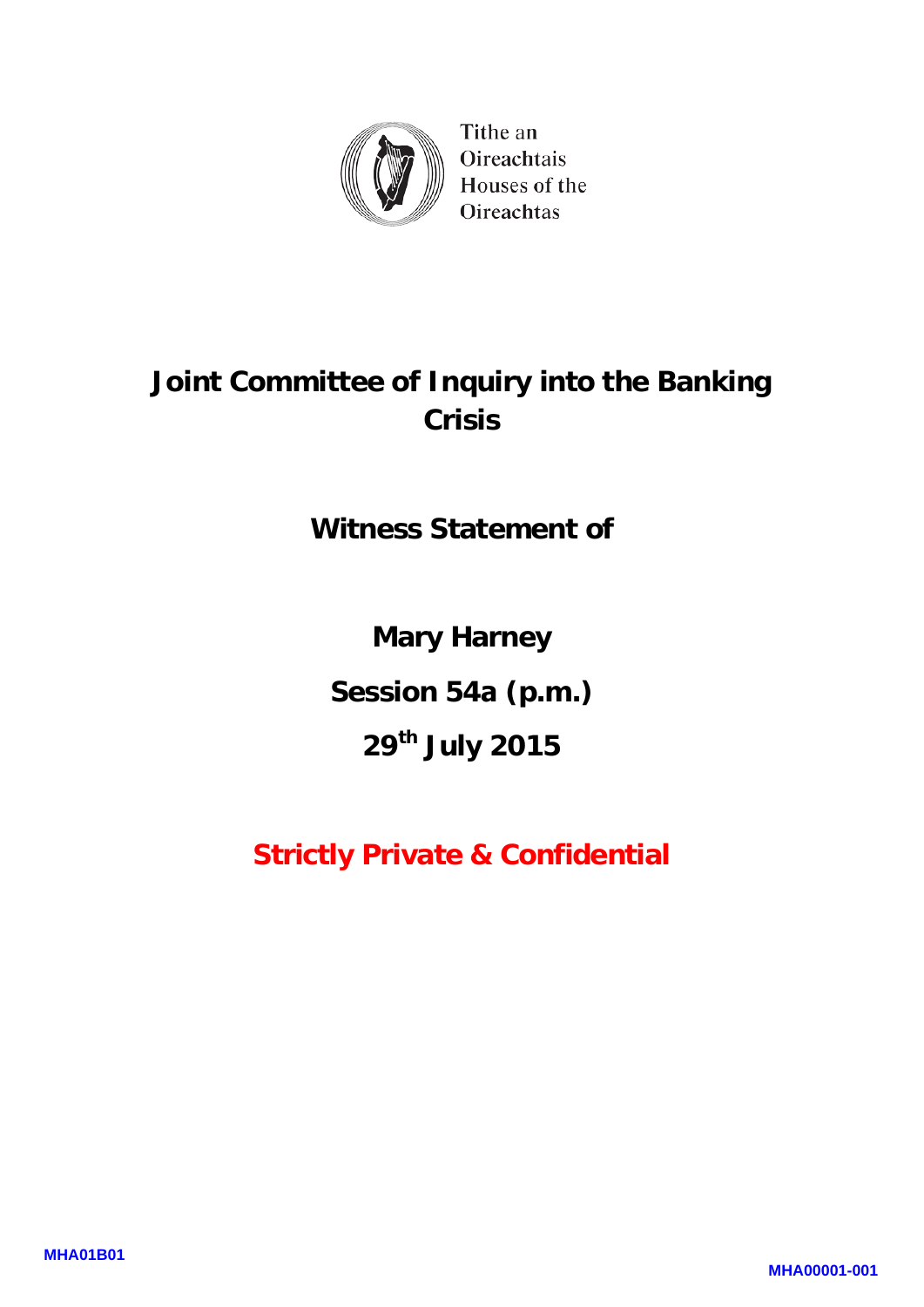As indicated on its cover page, the document(s) contained within are confidential unless and until the Joint Committee decides otherwise including where the Joint Committee publishes such document(s). For the avoidance of doubt, "documents" include witness statements in this context. Further to section 37 of the Houses of the Oireachtas (Inquiries, Privileges and Procedures) Act 2013 ("the Act"), while the documents remain confidential, you must not disclose the document(s) or divulge in any way that you have been given the document(s), other than:

"(a) with the prior consent in writing of the committee,

(b) to the extent necessary for the purposes of an application to the Court, or in any proceedings of the Part 2 inquiry, or

(c) to his or her legal practitioner. $"$ <sup>[1](#page-1-0)</sup>

Serious sanctions apply for breach of this section. In particular, your attention is drawn to section 41(4) of the Act, which makes breach of section 37(1) a criminal offence.

**.** 

<span id="page-1-0"></span><sup>1</sup> *See s.37 of the Houses of the Oireachtas (Inquiries, Privileges and Procedures) Act 2013*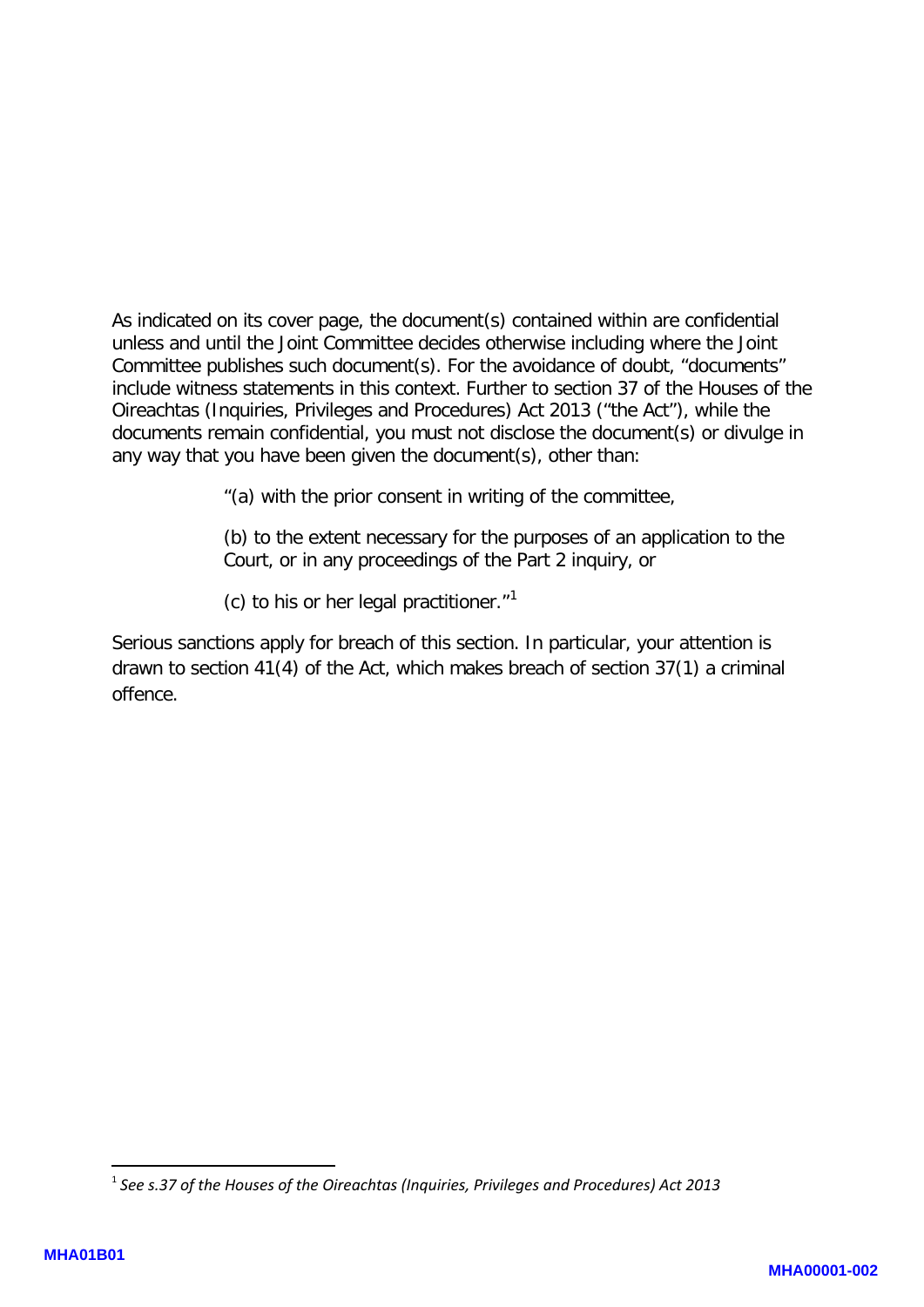#### **Statement by Mary Harney to the Joint Committee of Inquiry into the Banking Crisis**

#### **Introduction:**

I appreciate the opportunity to assist the Committee in its work. I have attempted in this summary to deal with the specific lines of inquiry requested of me but am of course ready to help the Committee in whatever way I can. I have been asked to refer to the period from 1997 onwards during which I served as Minister.

The strategic focus of these governments was to stimulate employment by increasing the competitiveness of the economy, to reduce unemployment and long-term unemployment in particular and to raise living standards in a sustainable way. There were significant successes in this regard but ultimately a failure to read and respond to the signs of the impending crisis.

I am proud of the economic and social achievements over that period. Unemployment was brought down from close to double-digit levels to around the 4-5% range for many years – ensuring, in broad terms, that the vast majority of people who wanted a job could get one. Net emigration was replaced by net immigration. Take-home pay grew significantly. The national infrastructure was improved beyond all recognition, perhaps most visibly seen in the new motorway network. Investment in science and technology was ramped up to help sustain growth into the future. Social expenditure, pensions and other welfare payments grew notwithstanding the absolute reduction in unemployment. The Exchequer ran a budget surplus in every year bar one from 1998 to 2007, shrinking the national debt. And the tax burden on individuals was sharply reduced, while spending on public services grew rapidly (perhaps too rapidly, I will come back to that point later).

But those governments also made mistakes, which I certainly regret. I would identify three principal errors.

- 1. We did not foresee the enormous explosion of cheap credit from the early part of the last decade – an explosion which in large part was the result of the adoption of the euro, which brought interest rates down to extraordinarily low levels by Irish standards and also vastly increased the potential supply of credit in Ireland. A more careful assessment of risks and consideration of new policy instruments was needed following introduction of the euro.
- 2. More proactive monitoring/reporting mechanisms to Government/Oireachtas giving regular assessment of financial stability could have helped to raise awareness of risks. While the Central Bank/Financial Regulator had powers to rein in excessive credit growth, especially by domestically regulated credit providers and respond to inappropriate concentration of that credit in certain sectors, government and Oireachtas oversight of these independent institutions was not vigourous enough. I believe that as a Government we had undue confidence in the new financial regulatory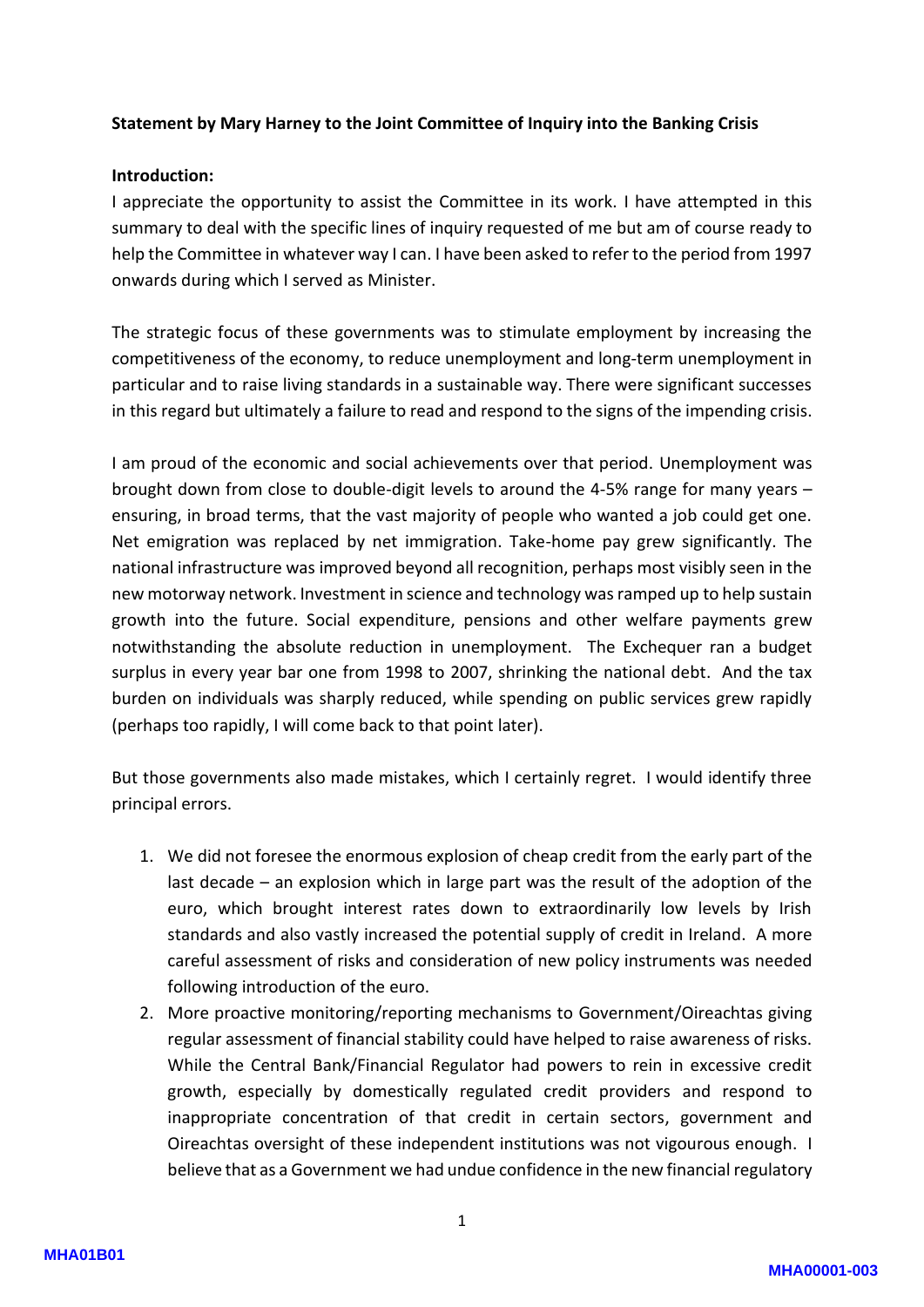regime and stood too far at arm's length when there were serious signals to be read in the economy. That was clearly wrong

3. Finally, we allowed public spending to grow too quickly on the back of unprecedented tax growth, and we underestimated the multiplier effect of excessive and unsustainable construction activity and property transactions on the economy as a whole and the public finances in particular.

That, with some notable exceptions, the general commentary through the years up to the crisis was benign perhaps helps to explain some of these errors. It does nothing though to ease my regret that we as Government had a heavy responsibility for not digging deeper, asking harder questions and taking (unpopular) decisions before we did from 2008 onwards.

## **Appropriateness of macroeconomic policies (R1c and R2b and R5c):**

A broadly consistent macroeconomic stance was adopted through the course of the  $28^{th}$ ,  $29^{th}$ and 30<sup>th</sup> Daileanna. It is necessary however to distinguish the period before and after Stage III of EMU in 1999. Low interest rates in the Eurozone with ready access to large sources of cheap finance clearly affected the path of the economy from 2000 to 2008 and question marks certainly hang over our policy response to the emerging situation.

Macroeconomic policy during the period had the following features:

- Widening of the tax base accompanied by reductions in tax rates
- Very large growth in capital spending on infrastructure and similar projects
- Substantial growth in day-to-day government spending,
	- o much of it in the form of public sector pay;
		- o welfare payments;
		- o health care; and
		- o other public services
- A focus on competitiveness issues that would generate employment and in particular that would make Ireland an attractive location for international businesses to access the single European market.
- Diverting some of the large Exchequer surpluses of the time into what was effectively a "rainy day fund", the National Pension Reserve Fund.

In my opinion these were the correct set of policies up to the time we joined the Euro. With the benefit of hindsight it is clear that some significant policy adjustments were needed from about 2001 onwards. A healthy export-led success began to turn into a property/construction-led boom that sowed the seeds of crisis.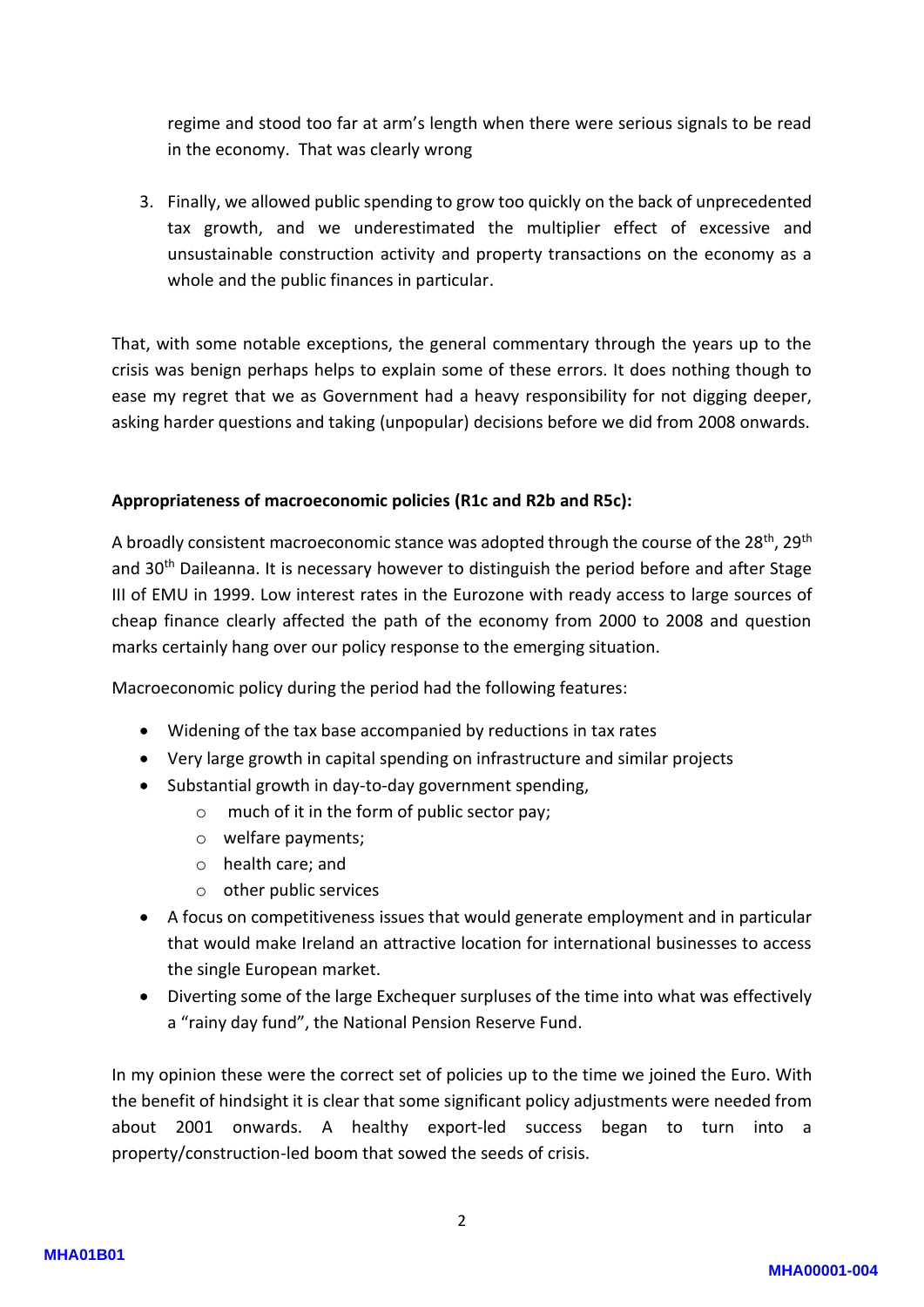Rapid economic growth was generating large government surpluses.

It made sense to invest these funds in infrastructure projects not least because Ireland's infrastructure was lagging far behind our competitors at the time – e.g. the lack of a motorway network of any kind.

It also made sense to set aside some of the surplus to go into the NPRF, but the reality was that the 1% of GNP that was set aside for that purpose was the maximum feasible as there were many other calls on the government surplus.

It made sense to reduce the very high income tax rates that were being paid, particularly by middle income earners.

It also made sense to widen the tax base by reducing various incentives that had been in place to encourage, for example, property investment in urban renewal and tourism development.

And yes it made sense to increase day-to-day government spending particularly in areas like pensions and welfare, education, health and innovation. However spending was allowed to increase too rapidly as the economy overheated with continued growth and the exchequer finances becoming over-dependent on construction. But no one in the political arena was calling for the kind of restraint that in hindsight we can now see could have eased the later pain.

So in overall terms I believe that the broad thrust of macro and indeed general economic policy of the time was correct but it needed the imposition of a heavier hand of restraint from the early 2000s onwards (notwithstanding the relatively modest budgets of 2003 -2004 in the context of an international slowdown). Given the absence of control over interest rates which up to then was under domestic control, the key relevant and potentially effective policy instruments would have been fiscal and incomes policy. What was done was within the constraints of the political system. Some might argue that it would have been more prudent to run up even more massive budget surpluses during that period, increase taxes, reduce the national debt even faster and give nothing back in terms of welfare payments, spending increases or tax rate cuts. But that just does not reflect reality and I am not aware that any political party – indeed any economist? – was advocating such a policy at the time.

## **Prudential Policy (R2b):**

I have commented on Government's lack of awareness of the growing risks in relation to Financial Stability in the lead-up to the crisis – an omission that one hopes is unlikely to be repeated given the huge focus on regulatory implementation since then.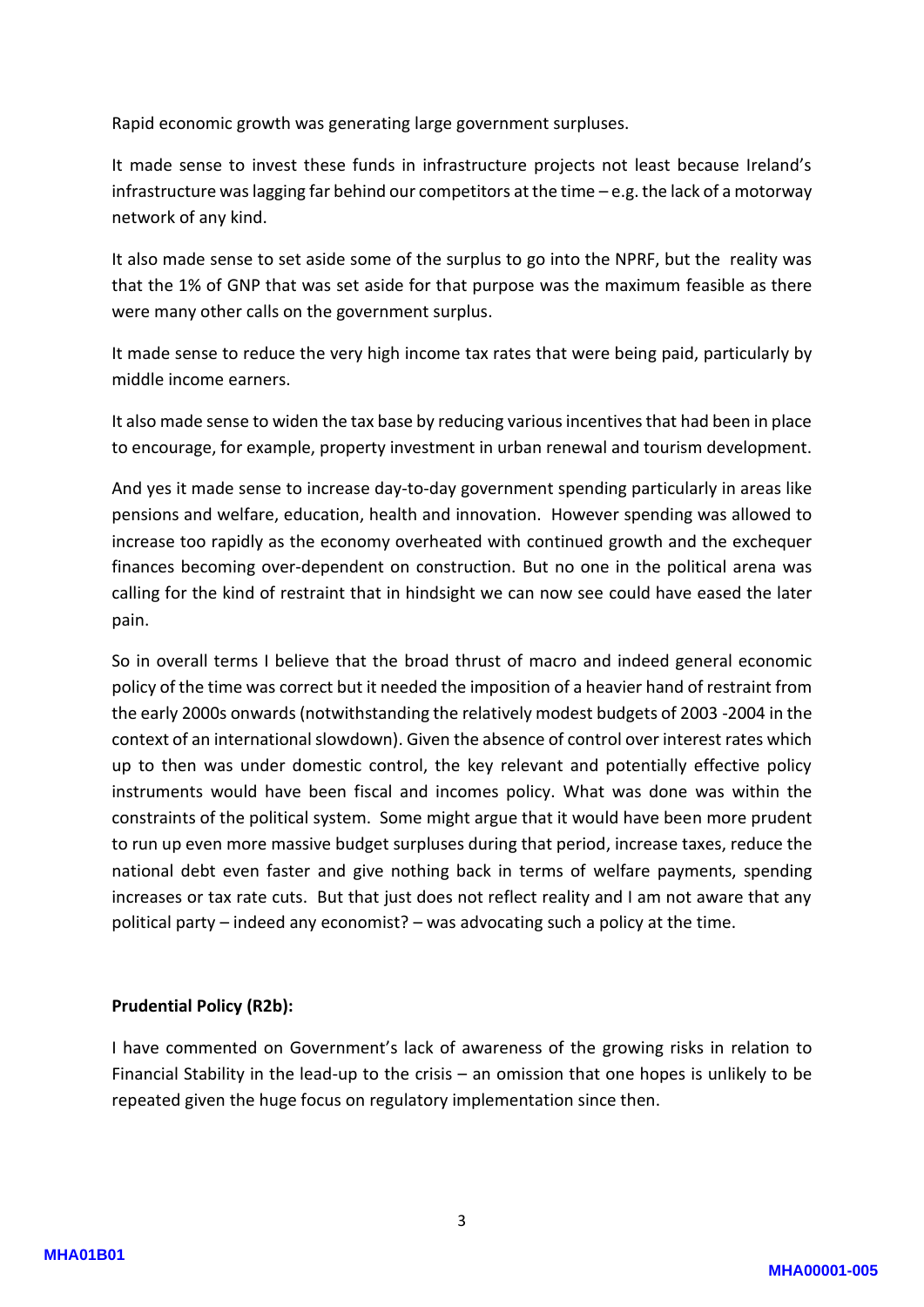It would be appropriate for me to deal here with my role, as Minister for Enterprise, Trade and Employment, with policy on financial regulation, in particular, the re-organisation of the Central Bank and other regulatory authorities over 2001-2003.

A wide range of investigations were initiated by me from 1997 onwards into financial institutions including Guinness Mahon, Irish Intercontinental Bank and the National Irish Bank – all providing evidence that regulation was not effective. I was of the view that a new, more effective form of regulation was required.

I was also keen to ensure that regulation of the insurance sector and of Credit Unions, which was a responsibility of my Department, was not isolated from broader financial sector regulation and that a consistency of treatment and expertise was applied across the industry. There was a trend towards banks getting more involved in areas like life assurance and pensions. I was also concerned about consumer protection issues, which had clearly been deficient in the Central Bank's regulation.

My concern in this was to ensure that there was better, stronger and more effective regulation in the public interest. Indeed I also moved to strengthen the oversight of Company Law by establishing the Office of the Director of Corporate Enforcement at that time.

The Government agreed in 1998 that in principle there should be a single financial regulator. A majority of the group set up to review options (chaired by Michael McDowell SC) recommended that there should be a "greenfield" new organisation to regulate the financial sector. The Central Bank and Department of Finance disagreed. They were of the view that the Central Bank itself should be the new single financial regulator. A compromise arrangement was also mentioned in the report.

Discussions followed with the Department of Finance. A compromise structure emerged. The Department of Finance was clear that if an operationally independent Financial Regulator was to be set up within an over-arching structure including the Monetary Authority, the Governor in person – not the Central Bank  $-$  would have to have the authority to issue binding instructions to the Regulator when a matter of financial stability arose. This was because "the Governor was a member of the ECB".

It was agreed with the Minister for Finance that we would both propose the new structure to the Government with this power for the Governor included. The Government agreed in February 2001. It was enacted in legislation two years later.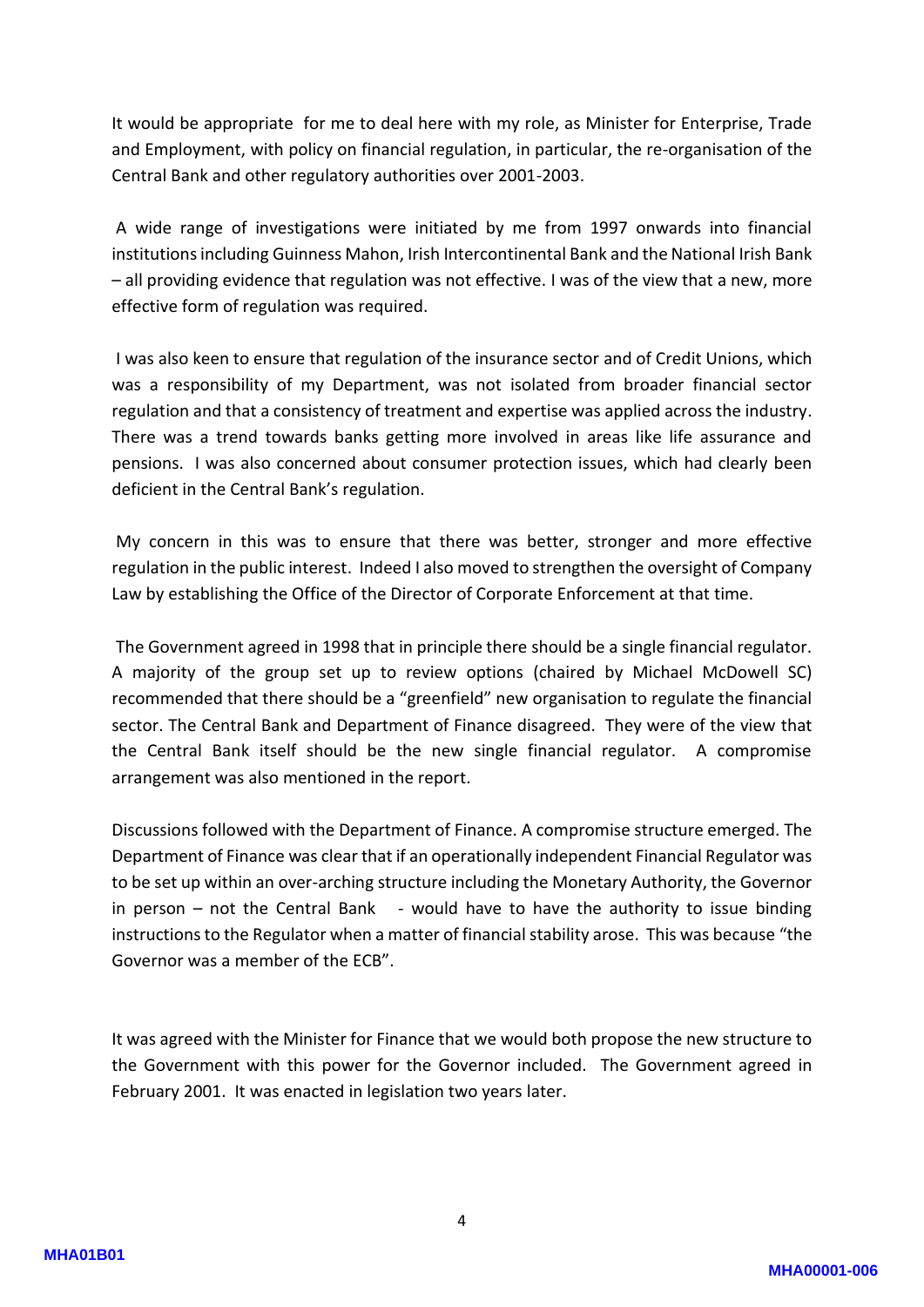#### **Advice (R4a an R4c and R5b):**

I was not involved in the selection of expert consultants/advisors to Government (nor had any interaction with them) around the time of the Banking crisis so I cannot usefully comment on that issue.

With regard to contrarian advice, this is always a most difficult issue for government ministers. On the one hand, is one supposed to take the advice of one or two external experts who profer advice that is completely at odds with the advice issued by the relevant government departmental staff, with all the expertise and experience that the civil service can offer on the issue? On the other hand, should one really ignore external views simply because the official civil service has a different view? The truth is somewhere in between, of course. It is important to have regard to external contrarian advice and to use that advice, for example, to frame internal discussions and pose questions to internal advisers. In my time as a government minister I frequently took external, often contrarian, advice on many issues and in some cases I overruled internal officials as a result. However, this would normally be confined to my own department as it would be even more difficult to dismiss internal advice coming from another department, in practice.

In fact, there was in any case very little external contrarian economic advice during the runup to the crisis. Dr Morgan Kelly did raise some challenging issues, but I did not at the time take his arguments on board – even if he did say it was too late to avoid a crash when he published in 2006.

With regard to the internal advice and expertise available to the government, this obviously came in the main from the Department of Finance, which presumably took input from other (more or less independent) bodies such as the ESRI, the Central Bank, the European Commission, etc. The Department was always extremely thorough in its analysis of proposals from other Departments and the interaction between its officials and those of Departments for which I was responsible would very often deliver greater clarity and useful amendment. There was a difficulty with this advice at times as the Department of Finance saw itself (correctly, I believe) as the "guardian" of public finances in the sense that it approved the spending (and taxation, if applicable) proposals of all other departments and was charged with maintaining budgetary discipline. This meant, unfortunately, that it very rarely welcomed new initiatives or policies that had budgetary implications, or that involved a degree of risk, however small.

I believe that it is right and proper that the Department (or some Department at any rate) has that budgetary oversight role, but the reality was that it "coloured" the perception of their advice. There was almost an expectation that the Department of Finance would always be against any proposal involving spending, and so its advice – in some sense – was devalued. It seems to me that in an ideal world the economic advice received by the government would come also from a separate source from that of the main budgetary oversight department,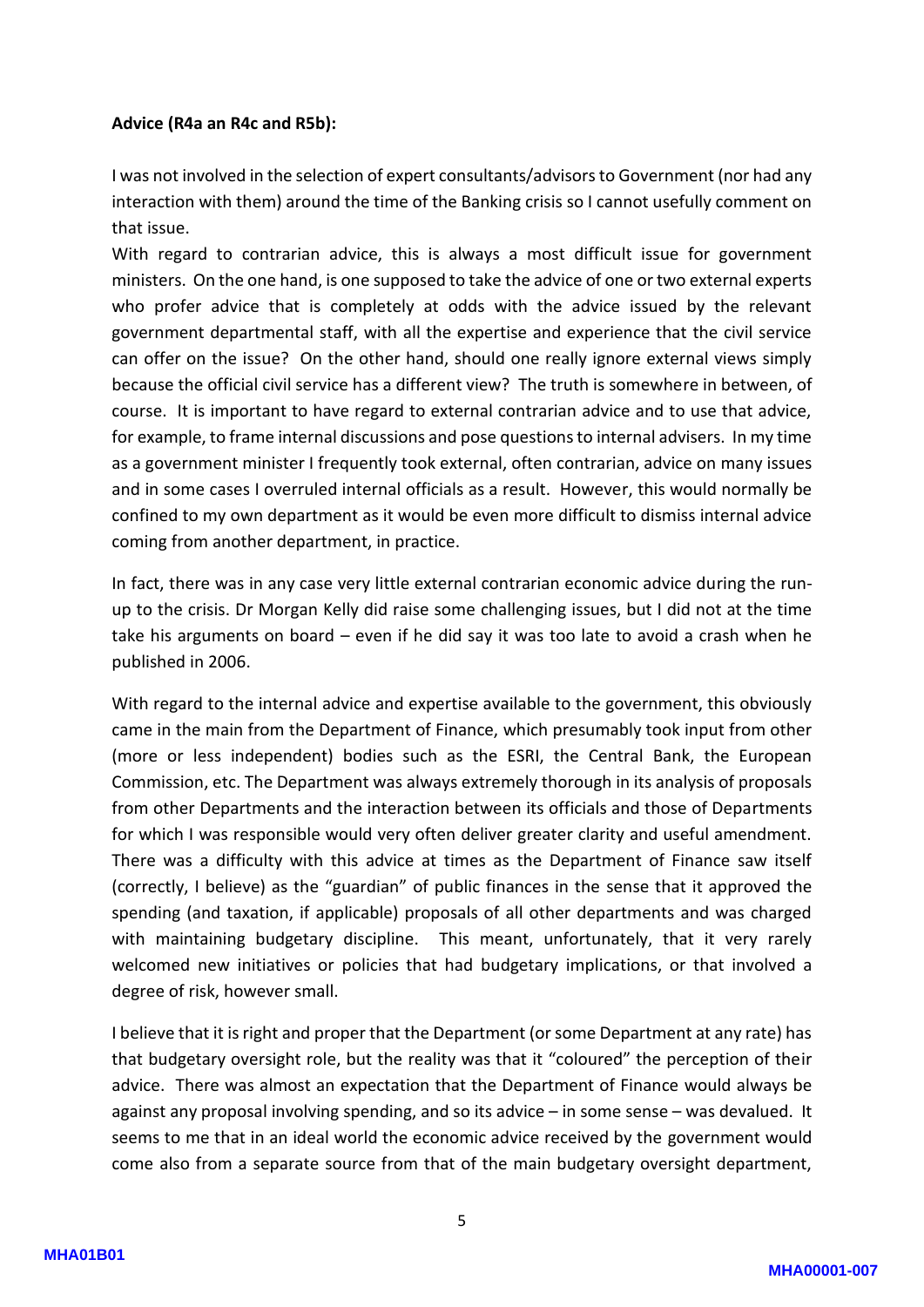and in that regard I welcome the establishment of the Fiscal Advisory Council and the separation of the Department of Finance into two departments as enhancements.

In reviewing material in preparation for this Committee I looked over my copy of the ESRI "Medium Term Review 2008-2015" (published in May 2008). The Baseline forecast was for Ireland to rebound to its "medium term growth path" of about 4% from 2005-2010. Even in its examination of a worst-case type scenario (final one of four alternatives) with an international credit crunch the expectation was that the resilience and flexibility of the economy would, with appropriate management, see a return to reasonable growth by 2010 notwithstanding a few difficult years. I cite this example to try to convey how hard it was for an extremely contrarian view to gain credence. The ESRI is still a very respected and credible institution but the best forecasters can get it wrong. The lesson is that Governments must challenge the consensus – we did not and therefore failed to pursue the hard remedies that may have avoided some of the pain that ensued.

# **Oireachtas oversight (R5a):**

In truth, the quality of Oireachtas oversight of banking and economic policy was very poor prior to the crisis. Oireachtas committees that could have had a role were low profile and in my opinion did little real analysis of economic policy and none at all on banking policy. There were of course debates on Budgets and on National Development Plans but these are oneoff opportunities for the Oireachtas and do not provide an ongoing forum for oversight of the kind required. I may be wrong of course – but if meaningful and real oversight was being performed by the Oireachtas I was not aware of it and nor, I would suggest, was the general public. Well-resourced Committees have demonstrated the potential to enrich the work of the Oireachtas.

A somewhat related issue was the influence of Social Partnership as it developed over the years. From a relatively straightforward model in the late eighties it had evolved into a very comprehensive set of commitments entered into by Governments with an ever-widening group of partners. Indeed it almost provided a proxy for debates and discussion that should have taken place in the Oireachtas. There were many positive outcomes from Partnership but the model became all-embracing and, to an extent, undermining of the role of the Oireachtas.

## **Relationships (R5d):**

With regard to the banking sector, I certainly do not think that the relationship between the banks and the government was anything other than appropriate. The remarkably successful setting up and development of the IFSC is a case apart and the focus here was to foster high value employment and spin off wider economic activity in what was seen as an opportunity for Ireland to enhance its reputation in a modern industry. Apart from this I do not think that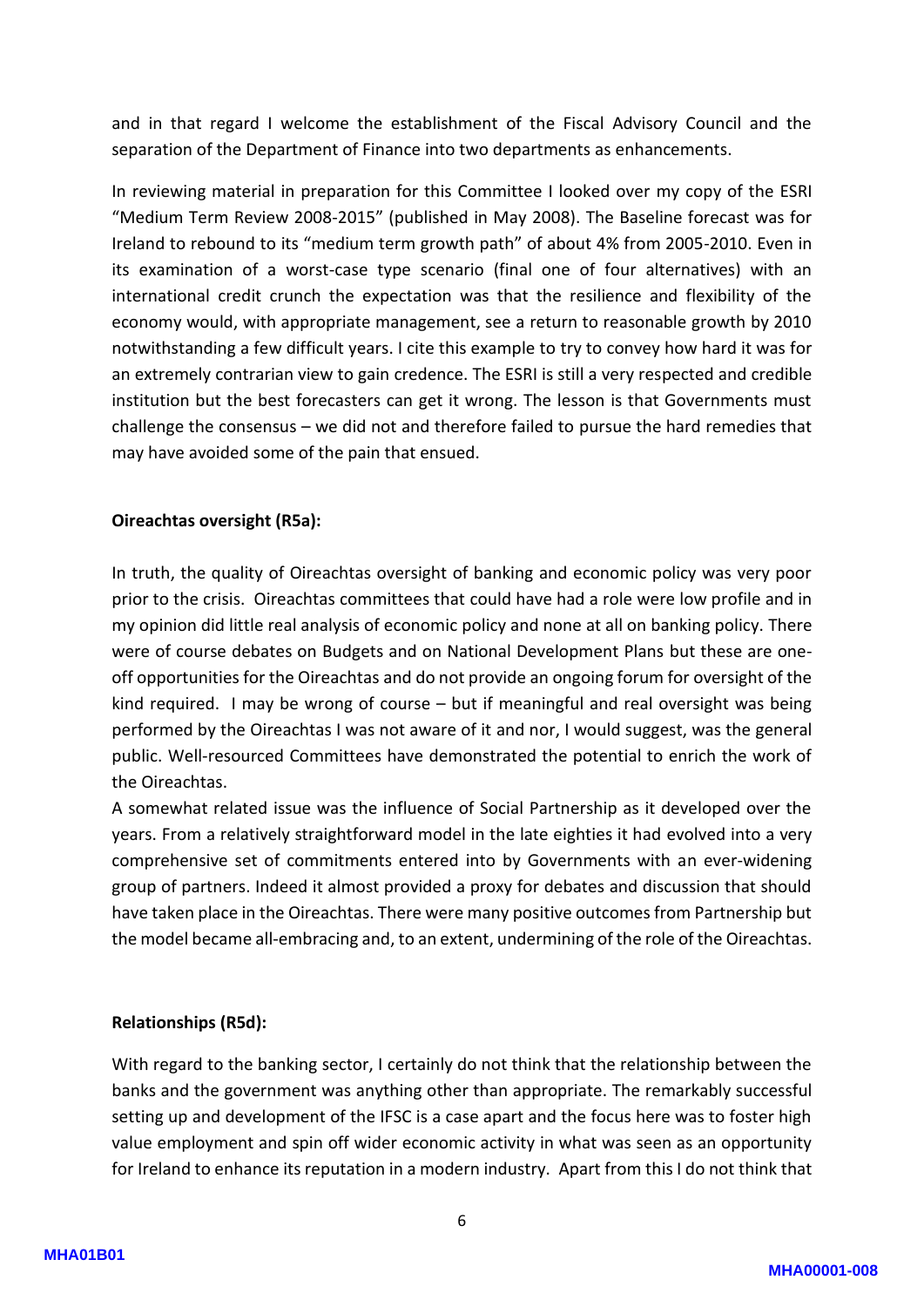government policies were particularly favourable to the banking sector (for example the banking sector was the only industry to have its own industry-specific tax in the form of the banking levy, and it also had considerable administrative burdens imposed on it via a range of legislation ranging from the collection of DIRT to money-laundering regulations). As stated earlier in my own role as Minister for Enterprise, Trade and Employment I instigated very rigorous investigations into the activities of a number of banks (Guinness and Mahon, Irish Intercontinental Bank, National Irish Bank) and some of the key staff of these institutions.

With regard to the property sector, in truth with the benefit of hindsight perhaps it is true that the property sector had excessive influence, particularly in the early years of the last decade. There are reasons to understand why this may have happened – in particular, the construction sector is extremely employment-intensive and so helping that sector was seen as one of the most efficient/least costly ways of generating employment growth. A very large proportion of construction output is based on indigenously sourced materials. There was also the sheer 'visibility' of construction projects - the public could see at a glance the impact that a given project, whether that was inner city renewal or a new motorway, had on its locality.

Furthermore the economic multiplier effect of construction must (even instinctively) give pause to any proposal to curb the activities of the sector. That said, it should be noted that, even before the crisis hit, the government was taking strong measures to rein in many of the property incentives that had been in place for some time.

## **Policy appraisal regime – role of advisors including crisis management options) (C2b):**

I did not have direct interaction with the advisors retained by the Government/Department of Finance to advise on policy options and crisis management so I cannot comment on this with any degree of first-hand knowledge.

# **Effectiveness of Department of Finance actions during crisis – increase in deposit guarantee scheme (C3a):**

My direct technical knowledge of this matter is limited. That said, my sense is that the old deposit insurance limit of only €20,000 was very low to begin with – it had not been updated since 1995 I believe. So raising that to a more substantial figure of €100,000 (where it remains to this day) was a useful signal, it seemed, of support for the banking system. I do not believe that there was or indeed is much controversy about that matter but it was of course quickly overtaken by events.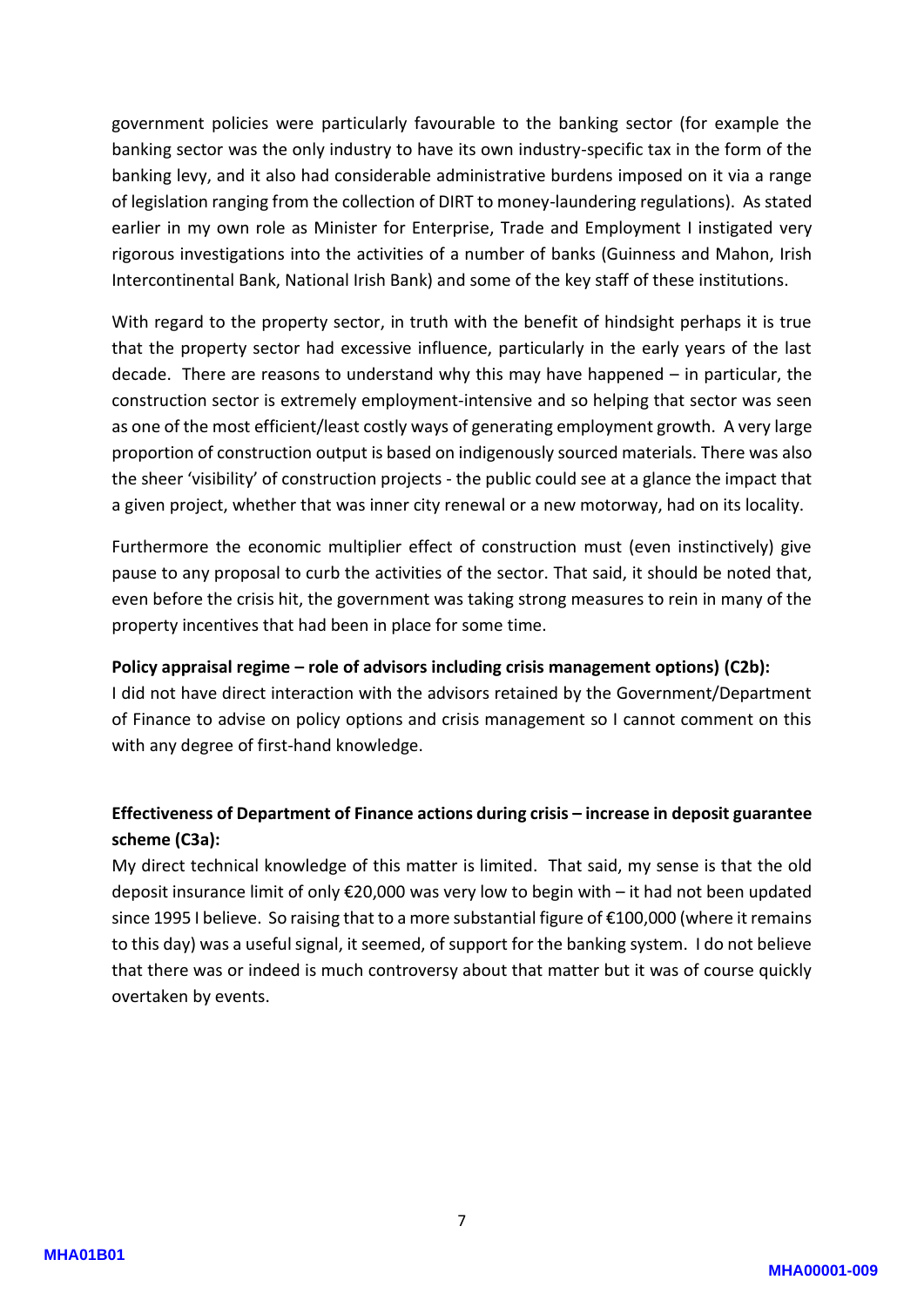# **Effectiveness of Department of Finance actions during crisis – bank guarantee decision (C3b):**

I was not involved in an economic Department, having moved to the Department of Health in 2004. I was also an independent TD, without a party, and so was far less at the centre of decisions like this than I would have been in the past. That said, as a member of the Cabinet I was of course briefed in the usual way on various aspects of the global financial crisis and the implications for Ireland. There was a short discussion on the liquidity issues in the banks at the cabinet meeting on Sunday 28<sup>th</sup> September 2008 but the main focus of this meeting was to deal with decisions required for the imminent Budget.

The Minister for Finance called me at about 9pm on the night of Monday 29<sup>th</sup> September 2008 and asked me to stand by for a call during the night as Government had to deal with the very serious position of the banks. I felt obliged to inform him that my husband and I jointly owned bank shares and therefore it would not be appropriate for me to participate in whatever decision was arrived at that affected AIB or Bank of Ireland. I went on to say that I would of course support the decision the Government arrived at.

With hindsight, it seems to me that the guarantee was the correct thing to do at the time, especially given the knowledge we had then. I note that even after seven years there are still very conflicting opinions about this, and I do not claim to offer any particular expertise on the issue beyond what the committee has already heard. One thing I am sure of is that whatever decision was reached that night, there would have been severe criticism afterwards. The ultimate judgement was not to nationalise Anglo Irish Bank and I have no expert knowledge as to whether nationalisation at that point (or shortly thereafter) could have resulted in a better outcome for the taxpayer. I remain to be convinced on the basis of all that I have heard or read that it would have made much if any positive difference. Indeed if we had decided to let Anglo fail, while supporting the other, bigger, banks, I suspect there still would have been a parliamentary inquiry, huge controversy and litigation – depositors, including pension funds, would have incurred great losses amounting, presumably, to many billions of euros. People would have lost their life savings (over the €100,000 guarantee cap level) and many businesses would have failed, and of course there would have been, without a doubt, considerable contagion to other banks and a severe reputational impact from allowing a fairly sizable bank to go bust. I am not saying the consequences would have been worse than what actually happened, but I am pointing out that whatever we decided, there was no easy option. The decision to guarantee the banks was made for the right reasons, by officials and ministers doing what they believed to be the right thing.

Finally I can offer no direct personal insight into the question of the restraining influence of the ECB in relation to dealing with bondholders in the banks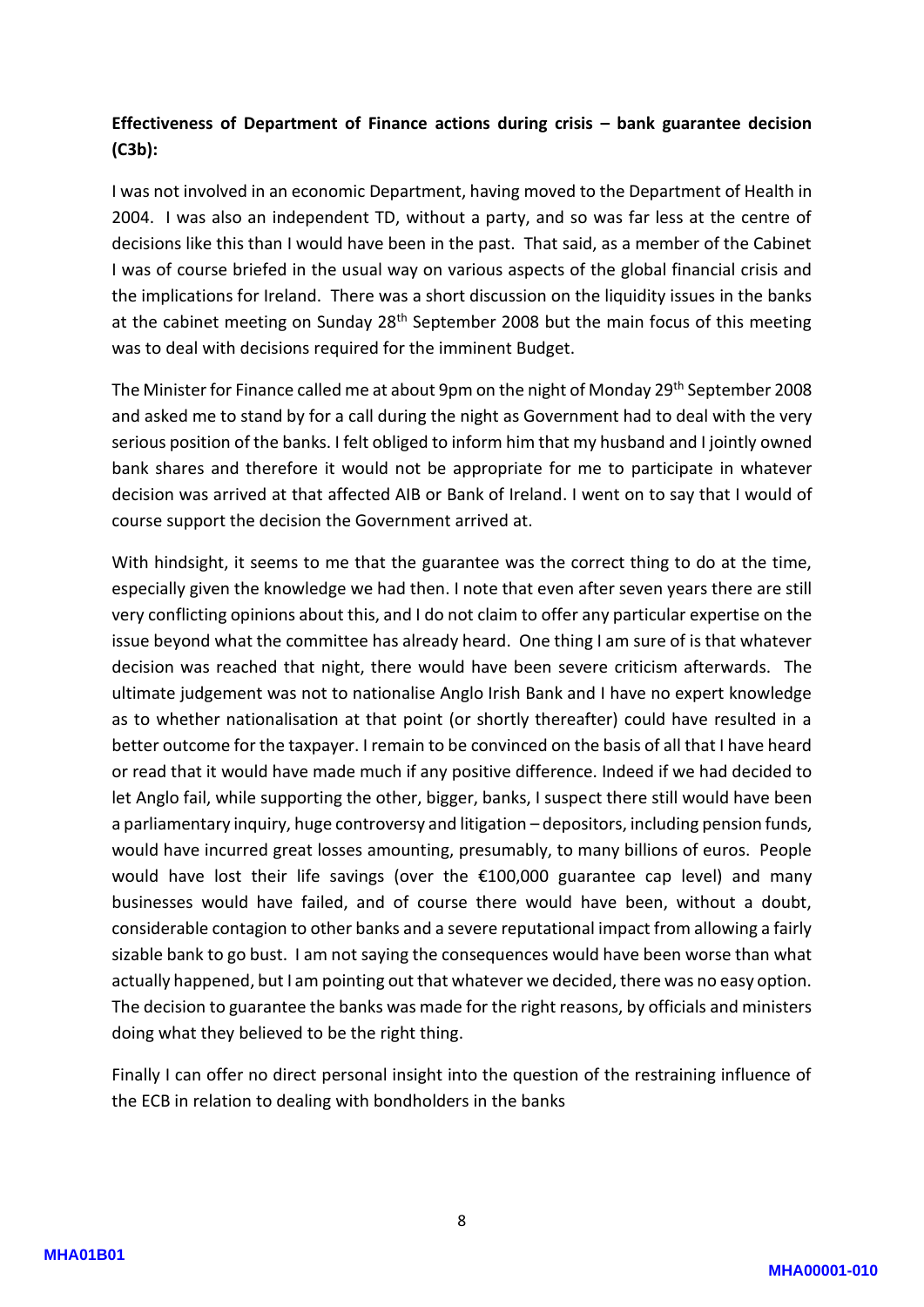## **Decision to nationalise Anglo- Irish Bank and review of alternatives (C4a):**

Once again I should remind you that I had no direct involvement in the detail of this action. What may be useful for the committee is to frame the context of that decision and explain why it appeared to me, as a Government Minister, to be the sensible option.

Events moved quickly from end-September 2008 (the guarantee decision) to mid-January 2009. It became apparent that what had appeared for some time to be a liquidity crisis in Anglo was actually a solvency crisis. The bank was essentially bust. In addition, serious reputational damage had been done to the bank by its involvement in certain issues which are now before the courts.

It was clear that there were in reality only two choices for Anglo: liquidate it or nationalise it.

Liquidation seemed both pointless and dangerous. The liabilities of the bank were guaranteed by the government so there would have been an immediate (within days) requirement to pay out huge amounts of cash to depositors and bondholders. [The assets of the bank would have been collected in over a period of years, while the guaranteed deposits and bonds would have to be paid out immediately]. And in addition the spectacular failure of an Irish bank would have made headlines around the world, and surely would have caused yet further problems for the Irish government and Irish banks on the borrowing markets.

Nationalisation, despite its clear drawbacks, appeared to be the only alternative. It also had the benefit of allowing the government to appoint a new management team and board. It would also buy some time (which was badly needed at the time). It was always possible, though not necessarily fully intended, to liquidate the bank at a future date (as of course happened in 2013) when the crisis had abated to some extent, and not all liabilities were guaranteed. But to repeat, the worst possible time to liquidate the bank was when all liabilities were government guaranteed AND during a severe financial market crisis.

# **Decision to recapitalise Allied Irish Bank, Bank of Ireland, Educational Building Society, Permanent TSB and evaluation of alternatives (C4 c):**

Again I am not in a position to offer expert opinion on these decisions. My recollection is that the first tranche of recapitalisation was to bring capital ratios into line with what was then deemed necessary across Europe and was consistent with Government policy to begin to position the banks to function fully in the economy and ultimately to repay the taxpayer's investment. Investor interest in the Irish Banks was clearly not a realistic alternative as public offerings were shelved in the face of share price collapses (and the recent need to nationalise Anglo Irish Bank). Further tranches of capital were a direct consequence of the write-downs as loans were transferred to the National Asset Management Agency and losses were crystallised. The process of working this out over the period, particularly during the course of 2010 was complex and difficult (in the midst of a market that was still in turmoil and full of